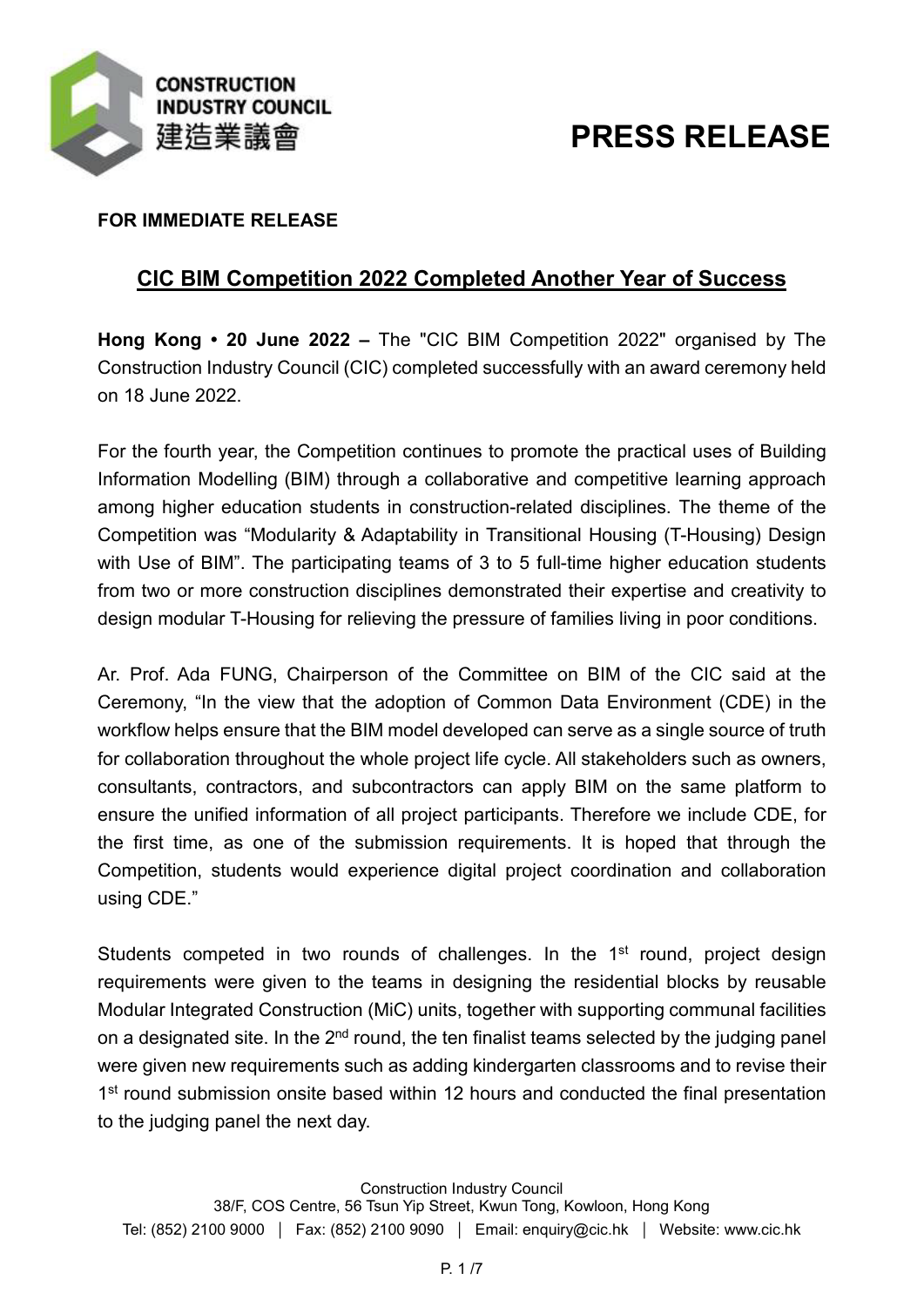

For details of BIM, please visit [www.bim.cic.hk.](http://www.bim.cic.hk/)

#### **CIC BIM Competition 2022 - List of Winning Teams**

| <b>Awards</b>                                            | <b>Team</b>                    | <b>Institutions</b>                                                                                                   |
|----------------------------------------------------------|--------------------------------|-----------------------------------------------------------------------------------------------------------------------|
| 1 <sup>st</sup> Runner-up                                | <b>Urban Theorist</b>          | i.<br>Chu Hai College of Higher Education<br>ii.<br>The Technological and Higher Education<br>Institute of Hong Kong  |
|                                                          | <b>YWEB Studio</b>             | i.<br>The Hong Kong Design Institute<br>The University of Hong Kong<br>ii.                                            |
|                                                          | 我仍想努力群組                        | i.<br>Chu Hai College of Higher Education<br>ii.<br>The University of Hong Kong                                       |
| 2 <sup>nd</sup> Runner-up                                | Revitary                       | i.<br>The Hong Kong Polytechnic University<br>The University of Hong Kong<br>ii.                                      |
|                                                          | Vanguard                       | i.<br>The University of Hong Kong                                                                                     |
| <b>Merit</b>                                             | Aces                           | i.<br>The University of Hong Kong                                                                                     |
|                                                          | <b>ArchiBim</b>                | i.<br>The Hong Kong Design Institute<br>ii.<br>The Technological and Higher Education<br>Institute of Hong Kong       |
|                                                          | <b>Dream Explorers</b>         | i.<br>The Hong Kong Institute of Vocational<br>Education                                                              |
|                                                          | Make Dream<br><b>Come True</b> | i.<br>The Hong Kong Design Institute<br>The Technological and Higher Education<br>ii.<br>Institute of Hong Kong       |
|                                                          | Poly-Thei Joint<br>Venture     | i.<br>The Hong Kong Polytechnic University<br>The Technological and Higher Education<br>ii.<br>Institute of Hong Kong |
| <b>Best Presentation</b><br>Team (Live<br>online voting) | Revitary                       | i.<br>The Hong Kong Polytechnic University<br>The University of Hong Kong<br>ii.                                      |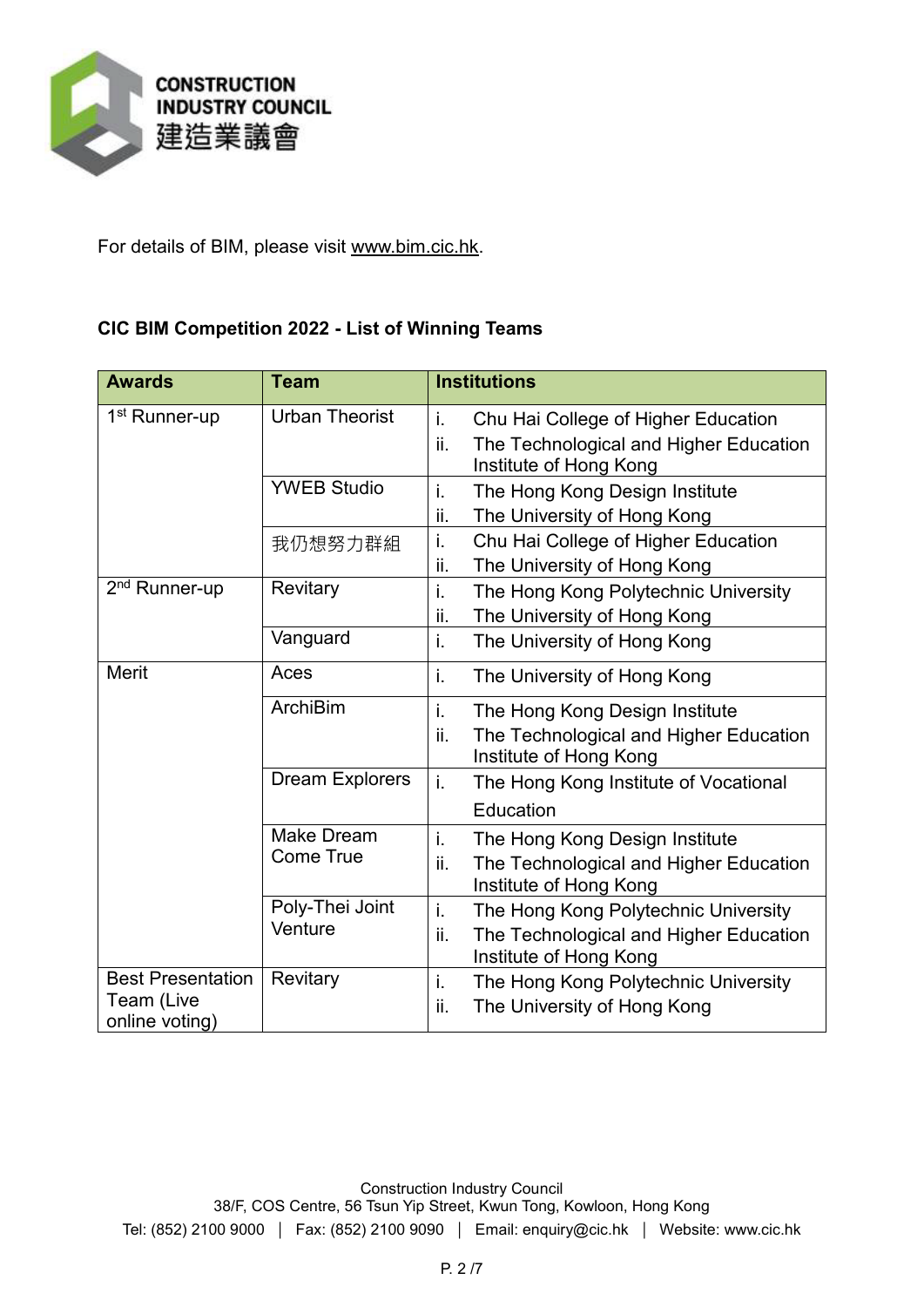



Ir Thomas HO, Chairman of the CIC (1st left) presents the 1st Runner-up Awards to the team Urban Theorist (top), YWEB Studio (middle), and 我仍想努力群組 (bottom)

Construction Industry Council 38/F, COS Centre, 56 Tsun Yip Street, Kwun Tong, Kowloon, Hong Kong Tel: (852) 2100 9000 | Fax: (852) 2100 9090 | Email: enquiry@cic.hk | Website: www.cic.hk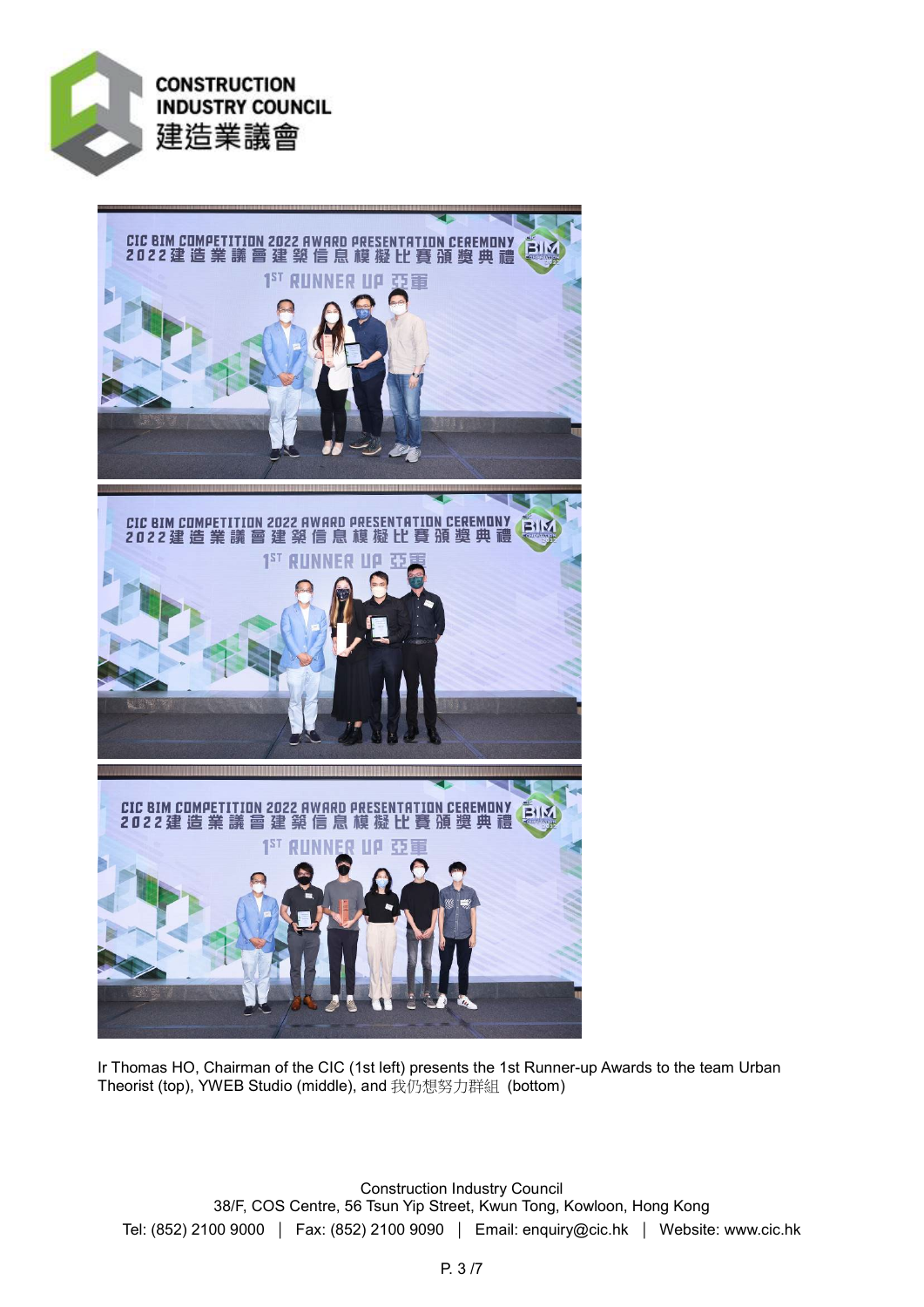



Ms. Clarice YU, Director of the Buildings Department (1<sup>th</sup> left) and Mr. Stephen LEUNG, Deputy Director of the Housing Department ( $1<sup>th</sup>$  right) present the  $2<sup>nd</sup>$  Runner-up Award to the team Vanguard



Mr. Anderson LEUNG, Director of Works and Contracts Division of Urban Renewal Authority (1<sup>th</sup> left), and Ir Kelvin WONG, General Manager of the Airport Authority Hong Kong (2<sup>nd</sup> left) present the 2<sup>nd</sup> Runner-up Award and Best Presentation Team Award to the team Revitary